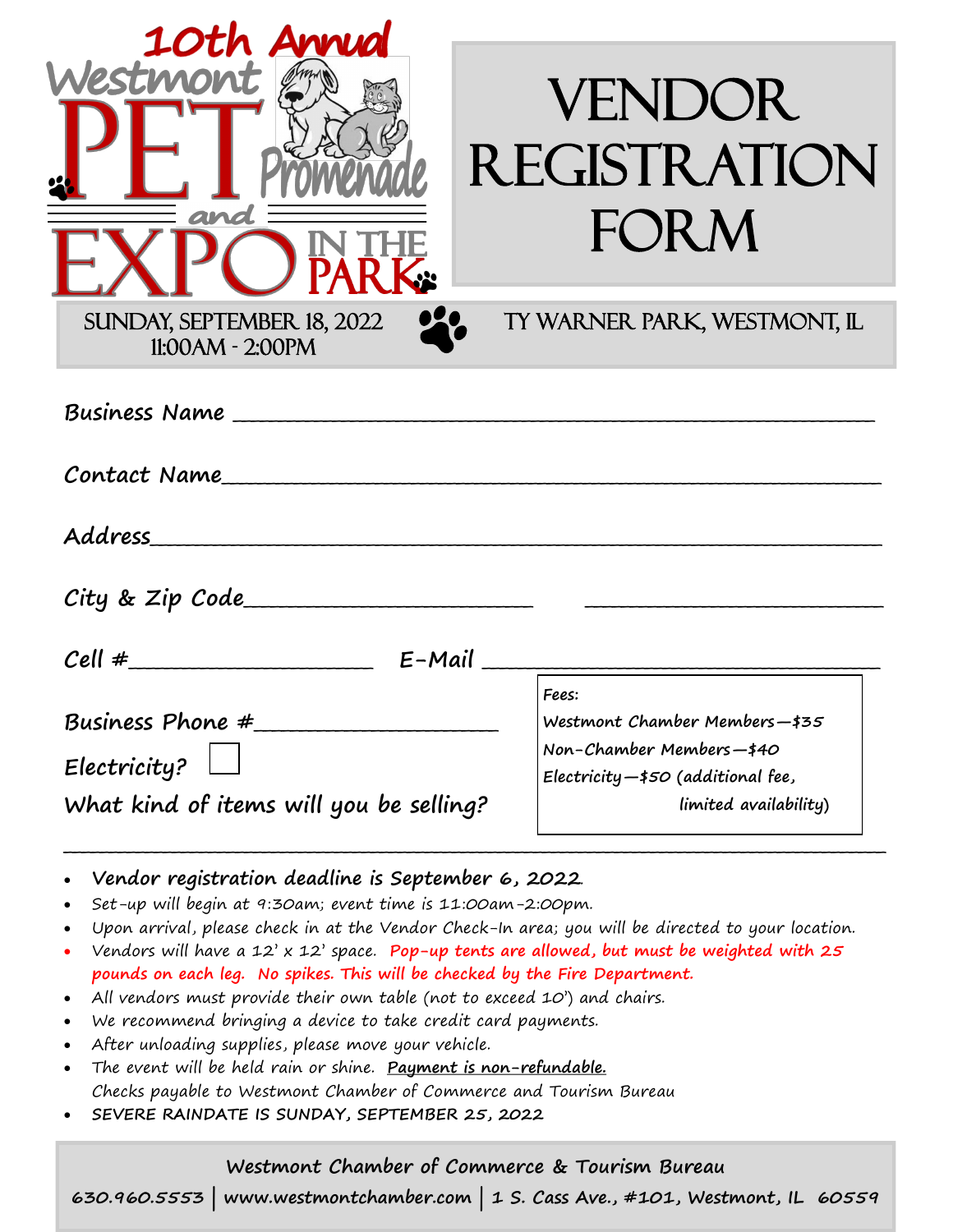# 2022 Westmont pet promenade vendor agreement

## 11:00am - 2:00pm



### SUNDAY, SEPT 18, 2022 **DEC** TY WARNER PARK, WESTMONT, IL

In exchange for the permission to occupy a booth at the Westmont Pet Promenade on Sunday, Sept 19, 2022, the undersigned Vendor/Organization agrees to the following terms as set forth by the Westmont Chamber of Commerce: and Tourism Bureau (WCCTB).

- 1. Potential vendors must provide the following before the Chamber can accept a vendor booth application and grant a booth location:
	- A. Read and agree to Vendor Agreement,
	- B. Complete vendor form, including Agreement signed by the Vendor or duly authorized agent,
	- C. Complete and submit the Waiver of Liability & Hold Harmless Agreement provided by WCCTB D. Payment of all fees
- 2. The Chamber will process completed requests in the order they are received. After receiving and accepting participant application, the chamber will send out a signed confirmation that will include event information.
- 3. Vendor will hold the WCCTB and the Westmont Park District harmless for any accidents and/or negligent acts of Vendor and employees of Vendor while participating at the event.
- 4. Vendor must comply with all applicable Federal, State, local laws and ordinances, as well as local and County Health Codes. Vendor must follow Village of Westmont and DuPage County regulations governing the sale of items (if applicable).
- 5. Vendors are responsible for the following: a) setup and removal of all equipment and other items used by the vendor for the event, b) removal of all unsold items at the end of the event, and c) removal of all trash from the assigned booth a the close of the event.
- 6. Setup of tents will begin no earlier than 9:30A.M. on Sunday, Sept 18 and must be completed by 10:45A.M. of that same day. Dismantling of Vendor tents will begin not prior to 2:00pm on the day of the event and must be complete by 3:00 PM
- 7. Vendor will provide any and all items needed for displaying, protecting and advertising their goods. Signage must be provided by Vendor.
- 8. WCCTB and the Westmont Park District are not responsible for any damage of personal equipment before, during or after the event.

I understand and agree to the vendor requirements as outlined above.

Name (Print) \_\_\_\_\_\_\_\_\_\_\_\_\_\_\_\_\_\_\_\_\_\_\_\_\_\_\_\_\_\_\_\_\_\_\_\_\_\_\_ Date \_\_\_\_\_\_\_\_\_\_\_\_\_\_\_\_\_\_\_\_\_\_\_\_\_

Signature

**Westmont Chamber of Commerce & Tourism Bureau 630.960.5553 | www.westmontchamber.com | 1 S. Cass Ave., #101, Westmont, IL 60559**